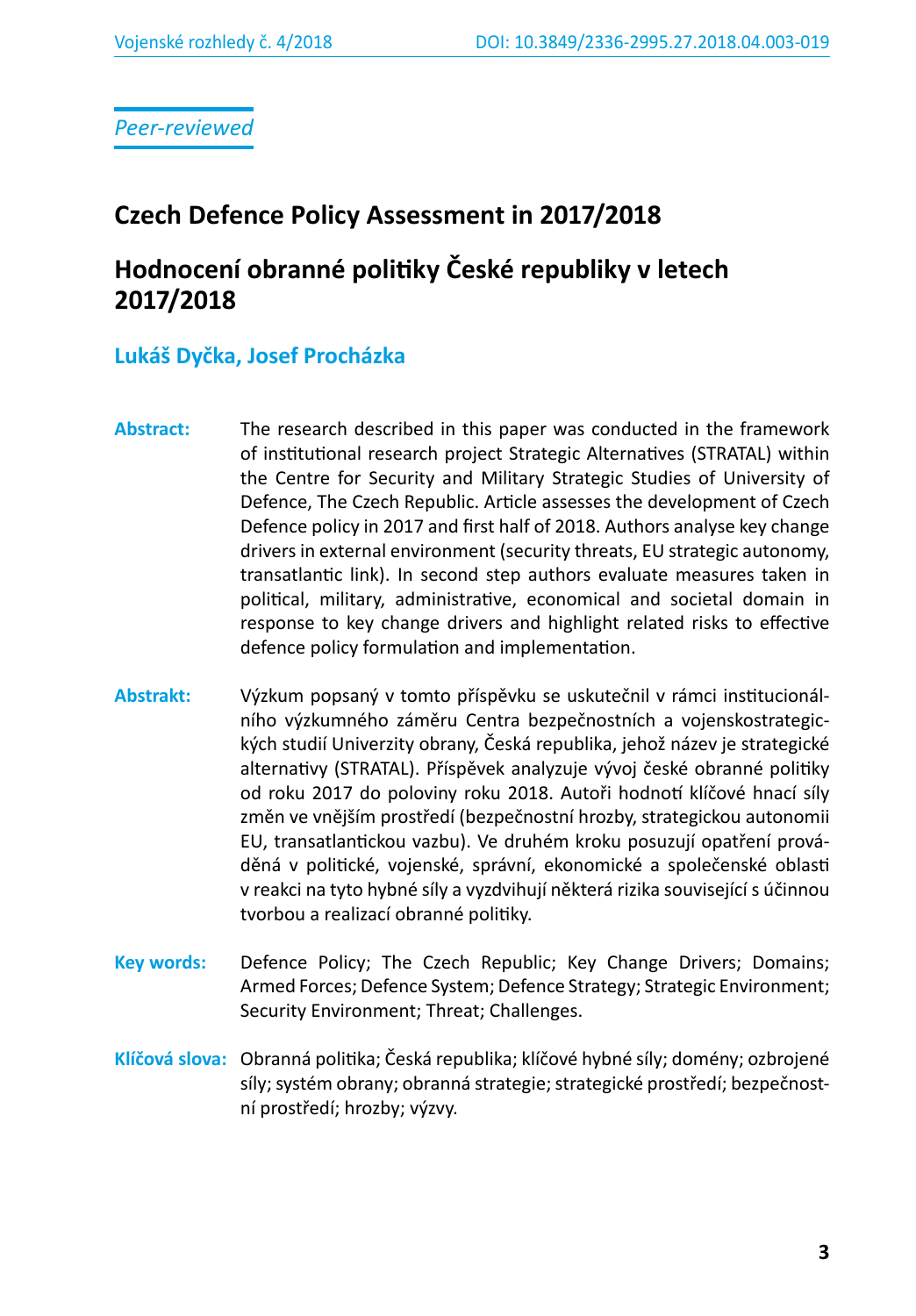## **INTRODUCTION**

Point of departure for this analysis is the fact that the Czech Defence Policy (CZDP) find itself in the fourth year of its adaptation phase aiming at enhancing readiness and preparedness of Czech Armed Forces (CZAF).**<sup>1</sup>** The adaptation of the CZDP embraces measures taken in political, military, administrative, economical and societal domain in the wake of rapid change in its security environment after Russia´s annexation of Crimea in March 2014 and the subsequent Russian support for separatists in Ukraine´s eastern provinces and growing instability in Middle East and Nord Africa.**<sup>2</sup>** It is also related to the outcome of NATO Wales Summit.**<sup>3</sup>**

The period of the CZDP assessed in this article was domestically influenced by several events: (1) outcome of parliamentary elections in October 2017; (2) subsequently the new government of Andrej Babiš coming to power; (3) reelection of Miloš Zeman as a president in January 2018; and (4) appointment of general Aleš Opata the new chief of defence staff.

Externally, the CZDP has been shaped mainly by security threats such as resurgent and revisionist Russia, terrorism and cyber-related threats with other implications such as hybrid, asymmetric and information warfare and to lesser extend also by the threat of migration from North Africa and the Middle East. The second group influencing Czech defence policy consists of challenges such as currently enhancing EU strategic autonomy in the aftermath of Brexit and uncertainty in transatlantic relations in light of accession US president Donald Trump with his push for 2% GDP spending on defence and assertive *America first* policy. These factors combined are understood as "Key Change Drivers" (KCD) for the purpose of this study.

KCD resulted into various steps taken within the Czech defence sector. Ranging from renewal of strategic documents, increased defence budget and rising numbers of armed forces personnel to problems of material and infrastructure modernization or age structure both within the military and the civilian part of the defence sector. Defence policy reactions are grouped together and assessed in following domains: (1) political; (2) military; (3) administrative; (4) economic and (5) societal**<sup>4</sup>**.

**<sup>1</sup>** PROCHÁZKA, J., STOJAR, R., JANOŠEC, J., TŮMA, M., PERNICA, B., MAREK, J. Armáda České republiky symbol demokracie a státní suverenity. (Anglická verze) Praha: Vojenský historický ústav Ministerstva obrany, Praha, 2014, 239 s. ISBN 978-80-6435.

**<sup>2</sup>** Security Strategy of the Czech Republic, Prague 2015. ISBN 978-80-7441-007-9. Available at: http:// www.mzv.cz/file/1483514/Security Strategy CZ 2015.pdf; Concept of the Czech Armed Forces 2025. MoD, Prague 2015. Dostupné z: http://www.mocr.army.cz/images/id\_40001\_50000/46088/ KVA\_\_R\_ve\_\_ejn\_\_\_verze.pdf

**<sup>3</sup>** Wales Summit Declaration, 2014, Dostupné z: http://www.nato.int/cps/en/natohq/official\_ texts\_112964.htm

**<sup>4</sup>** Dyčka. L. (2017) *Czech Defence Policy Adaptation to Dynamics of the Security Environment*. Dissertation thesis. Masaryk University. [online]. Available from: https://is.muni.cz/th/181852/ fss d/ (Accessed 24 March 2018).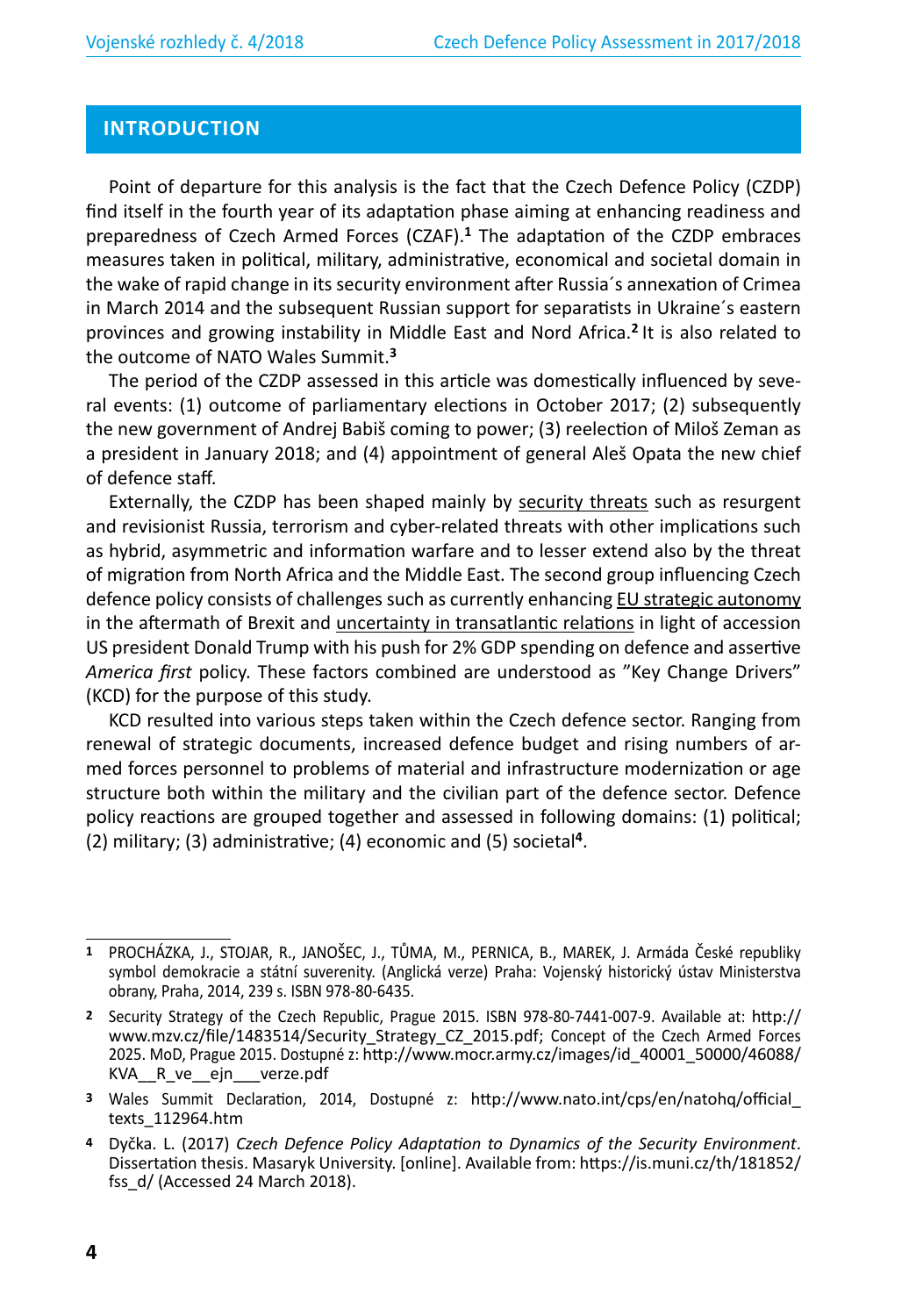- **• Political domain** is characterised by measures taken by political leadership with regards to defence policy. Thus, it includes elaboration of high level strategic and conceptual documents, official political declarations reflecting defence policy direction and position towards foreign security topics.
- **• Military domain** consists of measures taken within the military part of MoD e.g. force development, readiness and conduct of operations.
- **• Administrative domain** embraces all functions and processes that responsibility traditionally rest with civilian part of MoD e.g. human resource management, acquisition, internal financial and property management.
- **• Economic domain** deals with macroeconomic aspects of resource allocation for defence, cooperation with defence industry and management of state owned military enterprises.
- **• Societal domain** describes in broad terms relationships between military and society.**<sup>5</sup>** Furthermore, it takes in consideration the influence of media, the ability of MoD to pursue MoD vision and interests towards wider public (strategic communication) and overall resilience of the society in response to security threats.

Finally, several recommendations to enhance responsiveness and preparedness of Czech defence system and Armed Forces are outlined; both in short- and long-time span.

# **1 KEY CHANGE DRIVERS**

However, besides that, the ongoing trends in external environment from the previous years has still dominated the Defence policy of the Czech Republic in 2017/2018. These KCD can be grouped into two subcategories (security threats and challenges) with fundamental influence on CZDP adaptation.

# **1.1 Security threats as an important driver of defence policy**

Security threats are clearly underlined in recently updated Security Strategy of the Czech Republic from 2015**<sup>6</sup>** and Defence Strategy of the Czech Republic. **<sup>7</sup>**

Regarding the first group – Russia seems to be the most important KCD. Since 2014 Russian activities on the eastern flank of NATO have been troubling political elites, as well

**<sup>5</sup>** The Strategic Defence and Security Review 2015. Ministry of Defence. Velká Británie. 2015. Available at: https://www.gov.uk/government/publications/the-strategic-defence-and-security-review-2015-defencefacts-and-figures.

**<sup>6</sup>** Government of the Czech Republic (2015) *Security Strategy of the Czech Republic*. [online]. Available from: https://www.vlada.cz/assets/ppov/brs/dokumenty/bezpecnostni-strategie-2015.pdf (Accessed 13 February 2018).

**<sup>7</sup>** Ministry of Defence of the Czech Republic (2017) *The Defence Strategy*. [online]. Available from: http:// www.army.cz/images/id 8001 9000/8503/DefenceStrategy2017.pdf (Accessed 1 February 2018).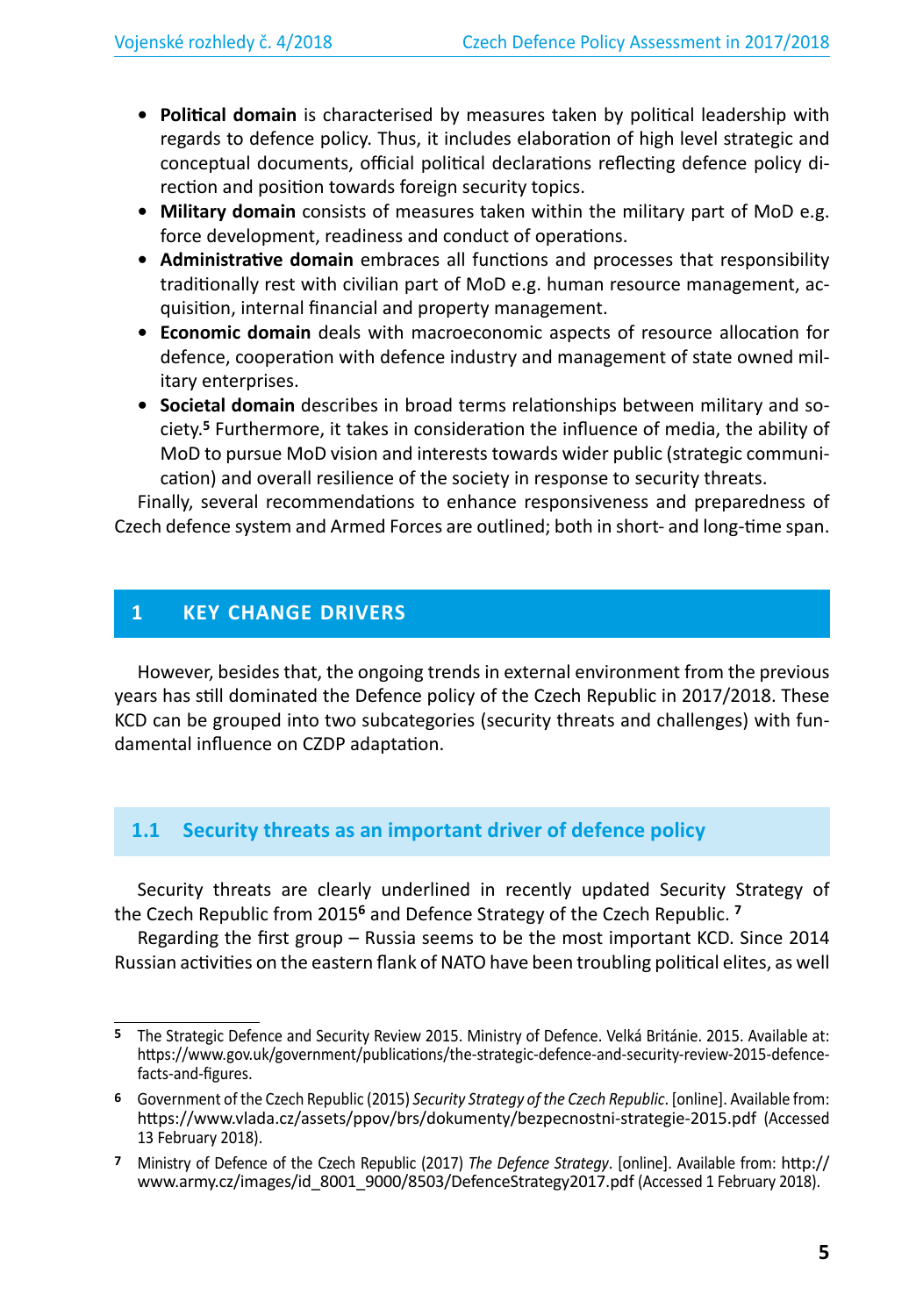as the population of member and some non-member states. The Czech Republic mostly accents the fact that in Eastern Europe the Russian Federation blatantly carries out its increasing power ambitions, including the use of military force. In doing so, the Russian Federation violates generally accepted norms of international law, including the territorial integrity of its neighboring states.**<sup>8</sup>** It has executed hybrid operations against NATO nations and EU Member States, including targeted disinformation activities and cyber- -attacks, which can be seen strongly in times of elections. The latest example of this behavior is tied to March 2018 attempted assassination of Russian ex-double agent Sergei Skripal in the United Kingdom for which the chemical substance under the nickname "Novichok" has been used. However, Russia denied responsibility and accused the Czech Republic of producing Novichok allegedly because the CZAF specialization on defence against weapons of massed destruction**<sup>9</sup>**. As a result, the CZAF were under strong media pressure concerning these allegations.

As for migration, its influence on the Czech Republic was rather limited in absolute numbers of migrants in 2017/2018. For example, during the first six months of 2017 there have been only 2244 cases of illegal entry and stay on our territory**<sup>10</sup>** mostly from Ukraine, Vietnam and Russia. Meanwhile the police stated they detained only 172 migrants during the whole 2017 who sought to illegally transit the Czech Republic, mostly coming from Austria and heading onwards to neighboring Germany. These people were mainly from Afghanistan, Iraq and Syria.**<sup>11</sup>** Furthermore, for example as of November 2017 there have been just 116 asylum seekers in the Czech Republic altogether. Nevertheless, the topic itself remained very influential especially before parliamentary and presidential elections. Aside from that, the topic of migration was, in one form or another, present in programs of several other political parties and may have influenced their outcome in elections. Migration is nevertheless rarely accented alone and is – also in Defence Strategy 2017 – rather closely connected with the threat of terrorism.

The last of the group of threats – terrorism – is more broadly described in Defence Strategy 2017 as coming from an arc of instability to the south and southeast of Europe. It is rapidly spreading throughout regions from North Africa to Afghanistan, even though in 2017 it was severely weakened with almost complete annihilation of the so-called Islamic State (ISIS). This instability nevertheless stems, in large part, from the fragile states

**<sup>8</sup>** Ministry of Defence of the Czech Republic (2017) *The Defence Strategy*. [online]. Available from: http:// www.army.cz/images/id\_8001\_9000/8503/DefenceStrategy2017.pdf (Accessed 10 February 2018).

**<sup>9</sup>** Reuters (2018) Czechs tested Novichok-like substance for chemical warfare protection: government. Reuters.com. May 4, 2018. [online]. Available from: https://www.reuters.com/article/us-britain-russiaskripal-czech/czechs-tested-novichok-like-substance-for-chemical-warfare-protection-governmentidUSKBN1I51K2

**<sup>10</sup>** Police of the Czech Republic (2017) *Nelegální migrace za období od 1.1.2017 do 30.6.2017 [Illegal migration from 1.1.2017 to 30.6.2017].* [online]. Available from: http://www.policie.cz/clanek/ nelegalni-migrace-za-obdobi-od-1-1-2017-do-30-6-2017.aspx. (Accessed 19 February 2018).

**<sup>11</sup>** Reuters (2018) Migration drops near zero in Czech Republic but sways election campaign. *Reuters.com*. January 23, 2018. Available from: https://www.reuters.com/article/us-czechelection-president-migration/migration-drops-near-zero-in-czech-republic-but-sways-electioncampaign-idUSKBN1FC25N.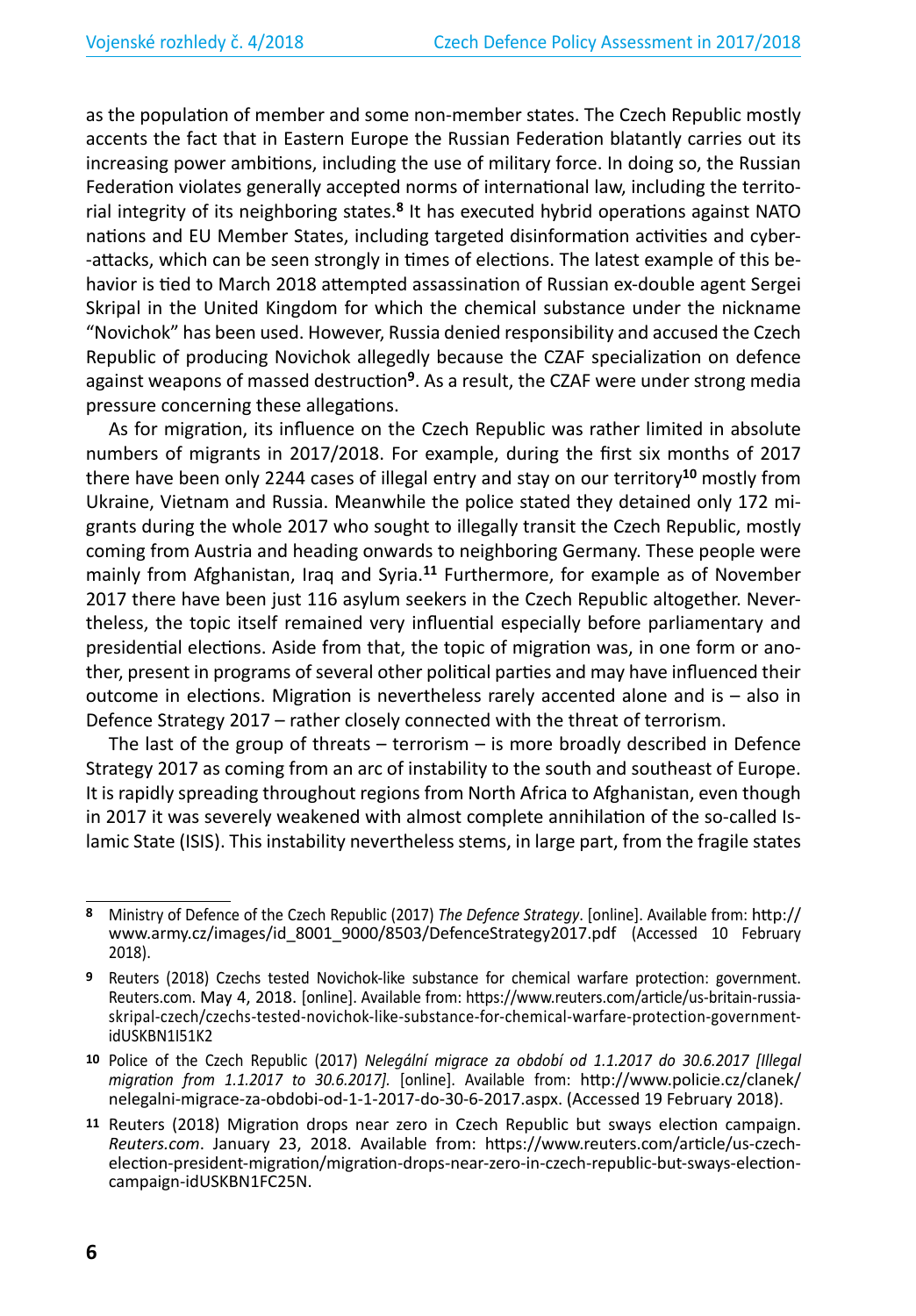that have allowed non-state actors such as the ISIS and other extremist groups to create a zone of instability which extends up to the European borders and threatens Europe with the growth of radicalisation, extremism, terrorism, and also an alarming increase of illegal migration into the EU.**<sup>12</sup>** In 2017/2018 (or any previous year for that matter) there has been no terrorist attack in the Czech Republic of similar nature to those that happened in France, the United Kingdom etc. However, attacks in other countries, particularly their new form of vehicle-ramming attacks into groups of people received substantial domestic media coverage. That was especially true for the London Bridge Attack in June 2017 or a similar attack in Barcelona in August 2017. In response, discussions and commentaries about the need to secure public squares or streets in the Czech Republic received considerable attention.**<sup>13</sup>**

### **1.2 Security Challenges**

Security challenges embrace the EU and NATO dimension of the Czech Defence Policy. A framework for the EU enhanced cooperation under the motto of *strategic autonomy* is provided by the EU Global Strategy (EUGS) published in June 2016**<sup>14</sup>** which creates room for other follow-up initiatives. Military Planning and Conduct Capability (MPCC), the European Defence Fund, Coordinated Annual Review on Defence (CARD), as well as the prospect of Permanent Structured Cooperation (PESCO) all emerge at a time when EU member states are seeking to build on the momentum of European defence in response to Brexit mostly through the Implementation Plan on Security and Defence.**<sup>15</sup>** Common feature of all these initiatives within the EUGS framework causes stress on the gradual synchronisation of national defence planning cycles and capability development practices.**<sup>16</sup>**

It seems that EU strategic autonomy represents a significant issue to be dealt with. Out of numerous EU related initiatives within the EUGS framework, perhaps the most

**<sup>12</sup>** Ministry of Defence of the Czech Republic (2017) *The Defence Strategy.* [online]. Available from: http://www.army.cz/images/id\_8001\_9000/8503/DefenceStrategy2017.pdf (Accessed 1 February 2018).

**<sup>13</sup>** Aktualne (2017) Cíle teroristů v Česku? Máme je u nosu a sami je islamistům nabízíme, varují bezpečnostní experti. 2017 [Targets for terrorist attack in CZ? Right under our noses, claim security experts]. *Aktualne.cz*. 24. August 2017. [online]. Available from: https:// zpravy.aktualne.cz/zahranici/cile-teroristu-mame-je-u-nosu-a-sami-je-islamistum-nabizime/ r~1a314bba871111e7aec7002590604f2e/ (Accessed 2018).

**<sup>14</sup>** European Union (2017) *Global Strategy for the European Union's Foreign and Security Policy*. [online]. Available from: http://eeas.europa.eu/archives/docs/top\_stories/pdf/eugs\_review web.pdf. (Accessed 13 February 2018).

**<sup>15</sup>** European Union (2017) *Implementation Plan on Security and Defence*. [online]. Available from: https://eeas.europa.eu/sites/eeas/files/implementation\_plan\_on\_security\_and\_ defence 02-03-2018 jus 0.pdf. (Accessed 13 February 2018).

**<sup>16</sup>** The CARD on the EU defence table by Daniel Fiott European Union Institute for Security Studies (EUISS), April 2017.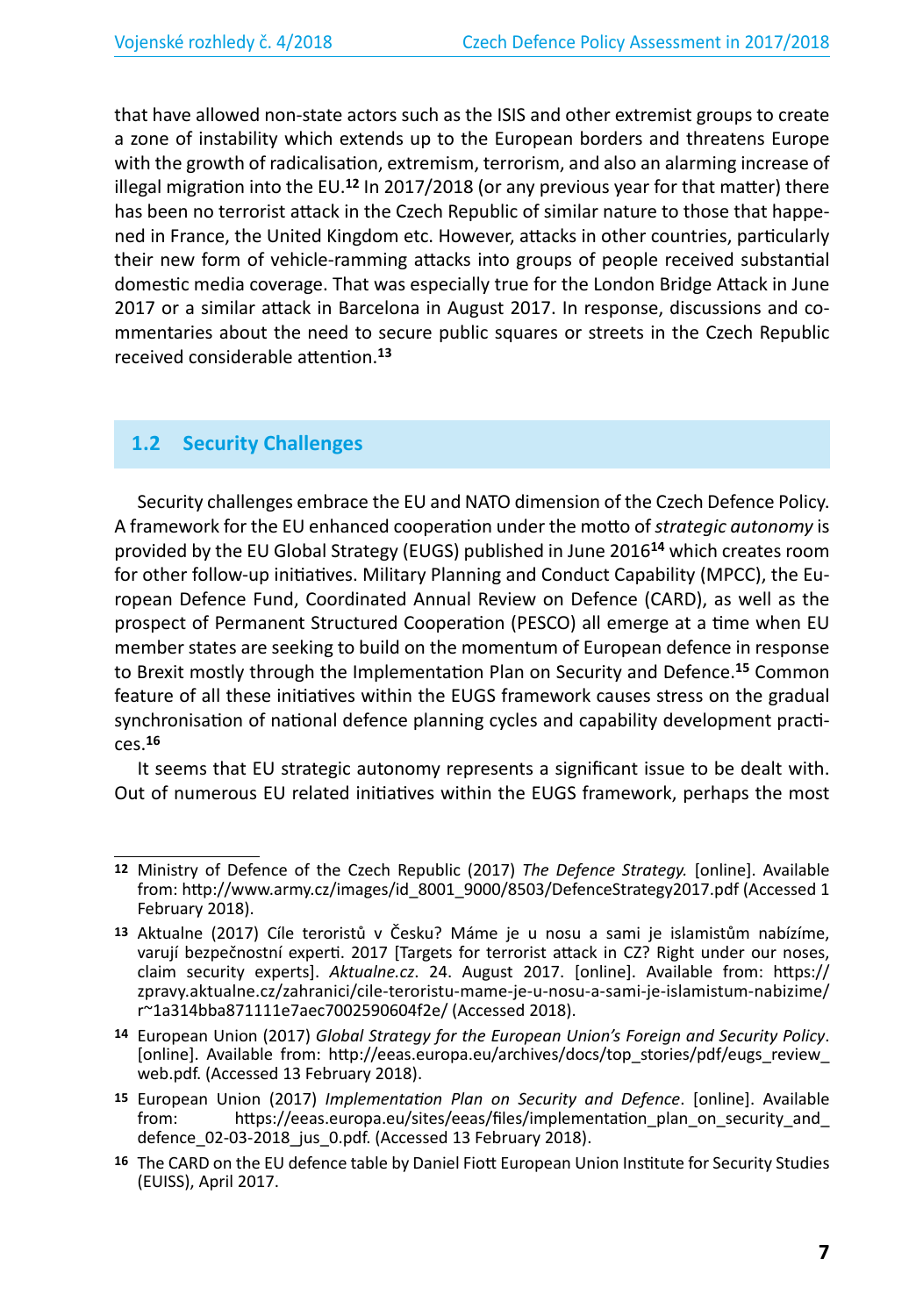publicly discussed one in the Czech Republic during 2017 was PESCO which is provided for in Articles 42 and 46 of the Treaty on EU and Protocol No. 10 to the Treaty, formally established in December 2017.**<sup>17</sup>** The Czech Republic itself joined PESCO in December 2017 and plans to participate in three out of the total seventeen collaborative projects (Military Mobility Project, building of the European Medical Command and finally participation on building of the EU Training Mission Competence Centre).

Still barely predictable only a year ago, PESCO could now indeed become a game changer for European defence cooperation. The flurry of initiatives that have entered the EU stage over the past few months testify to a fresh momentum in which even relatively old concepts and proposals are taking a new shape – and lease of life.**<sup>18</sup>**

The ambition of PESCO is to provide both political and biding legal framework for investments in the security and defence of the EU's territory and its citizens. Its main objective is to improve military assets and defence capabilities, which will also benefit NATO. It will potentially strengthen the European pillar within the Alliance and respond to repeated demands for stronger transatlantic burden sharing. A long-term vision of PESCO is to arrive at a coherent full spectrum force package - in complementarity with NATO, which will continue to be the cornerstone of collective defence for its members. However, the most important outcome of PESCO, voiced loudly by the former Minister of Finance and since December 2017 also the new Prime minister of Czech Republic Andrej Babiš is its possibility to create a common defence market**<sup>19</sup>** seen as opportunity for the Czech defence industry. But even this importance was probably realised too late in the Czech Republic – as the the MoD) were unofficially blamed by the Ministry of Foreign Affairs of putting too little emphasis on preparation works of PESCO, as well as for showing a lack of initiative in pushing through projects that may be relevant for the Czech Republic.**<sup>20</sup>**

The second challenge that strongly influenced CZDP since 2017 was the u*ncertainty in transatlantic relations.* While the Common Security and Defence Policy of the EU may be in some regards strengthened by Brexit, NATO has been much more influenced by Trump's presidency. The security guarantee provided by NATO and the US is still seen as the cornerstone of CZDP. Already in 2016, NATO together with a strong US involvement re-established deterrence of Russia as one of the main priorities of the alliance and approved the deployment of four multinational battalions in Poland and the Baltic

**<sup>17</sup>** The President of the European Commission Jean-Claude Juncker calls for the EU to 'awaken the sleeping beauty' of PESCO. *Security and Defence Conference*. Prague, 2017.

**<sup>18</sup>** FIOT, Daniel; MISSIROLI, Antonio; TARDY, Thierry. Permanent Structured Cooperation: What's In A Name? Paris: European Union Institute for Security Studies, Chaillot Papers 142. 2017. ISBN 978-92-9198-634-7 s.6.

**<sup>19</sup>** Česká justice. (2017) Babiš v Bruselu stvrdí zapojení do armády EU, projekt PESCO vede k jednotnému trhu obrany [Babiš will sign CZ to the EU army – PESCO is a road to common defence market]. *Česká justice*. 14. December 2017. [online]. Available from: http://www. ceska-justice.cz/2017/12/babis-bruselu-stvrdi-zapojeni-armady-eu-projekt-pesco-vede-kjednotnemu-trhu-obrany/ (Accessed 2018).

**<sup>20</sup>** Gilli, A, and Gilli, M. (2017) *European Defence Cooperation in the Second Machine Age*. [online]. Available from: http://www.iss.europa.eu/de/publikationen/detail/article/european-defencecooperation-in-the-second-machine-age/. (Accessed 29 March 2018).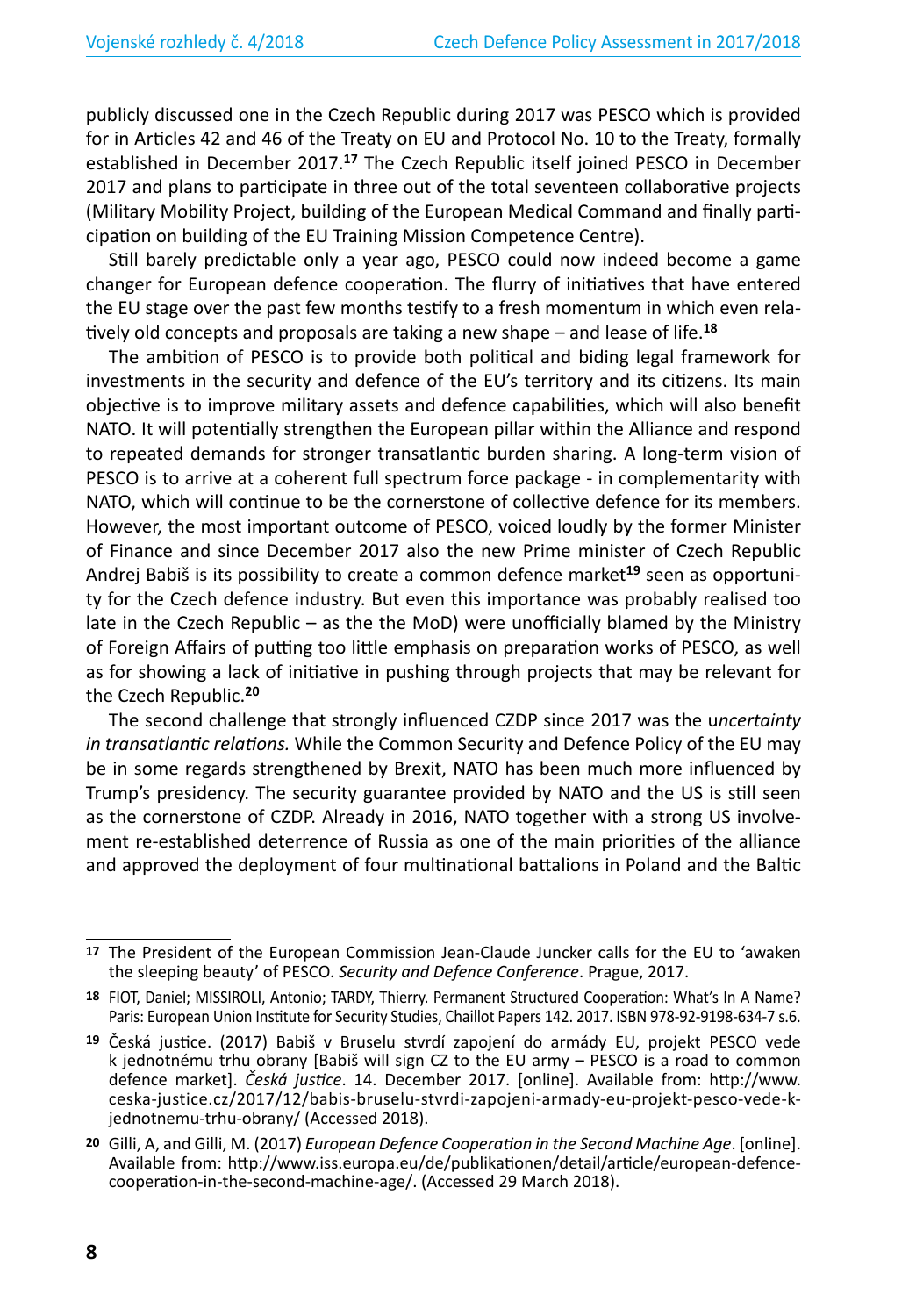states.**<sup>21</sup>** In 2017 the Czech Republic announced that it will participate in this format from 2018.

What is more pressing for Prague, though, is the US desire to end the perceived free- -riding on US security protection and to push European NATO members to increase military spending**<sup>22</sup>** to at least 2% of GDP while simultaneously allocating 20% of the defence spending for procurement of new materiel. However, it is worth mentioning that this is not a fundamental change in the US approach. In response to the rising concerns about Russia following actions against Ukraine, the Obama administration had taken a similar view on the matter while many EU countries have been increasing defence expenditure since 2014. Nevertheless, what has been new since 2017 is the confrontational tone of the Trump administration**<sup>23</sup>**.

# **2 DEFENCE POLICY RESPONSES**

In following chapter the measures taken in political, military, administrative, economical and societal domain in response to KCD will be evaluated.

### **2.1 Political domain**

This was due to the parliamentary elections in October 2017 which brought the old coalition composed of ČSSD (the Czech Social Democratic Party), ANO (Action of Dissatisfied Citizens) and KDU-ČSL (the Christian and Democratic Union – Czechoslovak People's Party) to the end. The prime minister of this *old* coalition was Bohuslav Sobotka (ČSSD), known as a supporter of greater EU integration with possible creation of the *EU army* in the future. One of his strongly voiced opinions regarding security issues and namely migration was the opposition against EU quotas on migrants.**<sup>24</sup>**

Following the parliamentary elections in October 2017, Sobotka's government handed its resignation and the former Minister of Finance Andrej Babiš was appointed Prime

**<sup>21</sup>** NATO Enhanced Forward Presence Initiative.

**<sup>22</sup>** The Economist (2017) US-EU relations: ambivalent at best, antagonistic at worst. *The Economist*. February 28th 2017. [online], Available from: https://country.eiu.com/article.aspx?articleid=17 15169755&Country-=Czech%20Republic&topic=Politics\_2. (Accessed 2018).

**<sup>23</sup>** Joch. R. (2017) Trumpova nevyzpytatelná zahraniční politika [Trump's unpredictable foreign policy]. *Natoaktual.cz*. [online]. Available from: http://www.natoaktual.cz/trumpovanevyzpytatelna-zahranicni-politika-f4z-na\_analyzy.aspx?c=A170512\_105230\_na\_analyzy\_ m02. (Accessed 15 March 2018).

**<sup>24</sup>** Ghez, J, Kirchner, M., Shurkin, M., Knack, A., Hall A., Black. J., (2017) *Defence and security after Brexit: A snapshot of international perspectives on the implications of the UK's decision to leave the EU*. Santa Monica, CA: RAND Corporation. [online]. Available from: https://www.rand.org/ pubs/perspectives/PE225.html. (Accessed 24 February 2018).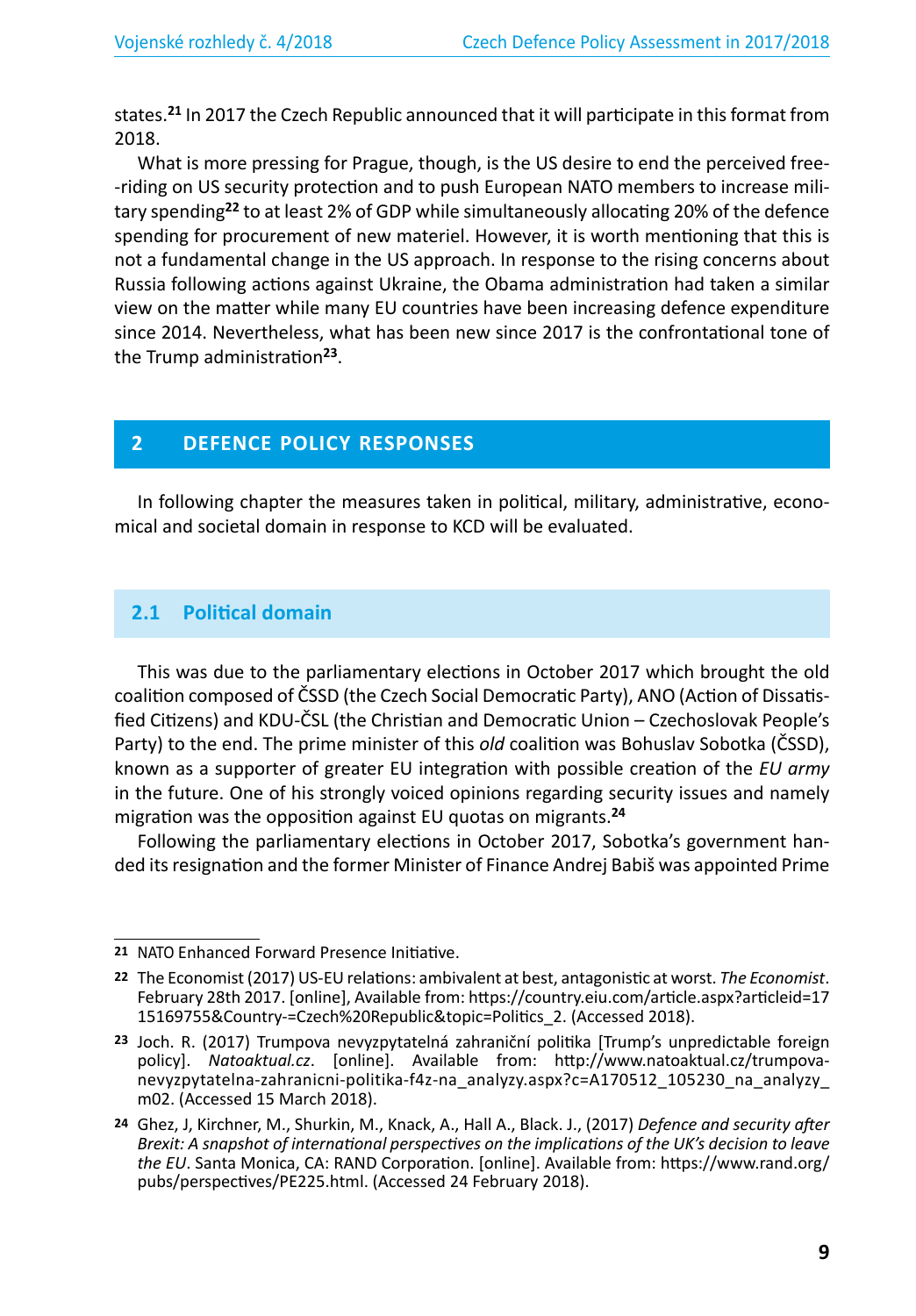Minister on 6 December 2017. He had been known to mostly omit defence related topics from his agenda. However, security against the migrant threat has been one of his key pre-election themes. Nevertheless, he seems to put a strong emphasis on Foreign or Defence Policy from a purely economic point of view and does not have a clear and strong defence policy stance.

Until 2017, another member of ČSSD, Lubomír Zaorálek held the post of the Minister of Foreign Affairs , whose stance on migration mimicked that of the Prime Minister. In March 2017, during an interview for the Hospodářské Noviny newspaper, speaking about migration, Zaorálek said *"When you have two million people coming from the east who take your jobs, social support and a number of other things, you can (try to) persuade your own people a thousand times to get used to it. They will not take it, because you simply went too far, and you did not tell them the truth."***<sup>25</sup>** After Zaorálek became the Social democratic candidate for the Prime Minister in the second half of 2017 during the pre-election campaign, he warned that the West had about twenty years to reach a settlement with the Muslim world.**<sup>26</sup>** This position is partially related to one of the last announcements Zaorálek did as the Minister of Foreign Affairs in 2017. At the beginning of December 2017, the US President Donald Trump stated that the United States was preparing a plan of transferring its embassy from Tel Aviv to Jerusalem. In an immediate reaction to Trump, Zaorálek's office said the Czech Republic may be considering the transfer of its own embassy only after discussing the issue with its partners. Zaorálek's position thus was, that the Czech Republic considers Jerusalem the future capital of Israel and the state of Palestine, as do the other EU members, but denied planning to move its embassy there.**<sup>27</sup>**

On the other hand, transferring the embassy to Jerusalem was a long-term goal of president Miloš Zeman. For him the year 2017 was year of campaigning for re-election – a task he successfully accomplished in January 2018. His foreign political stance has been long accused of being too pro-Russian**<sup>28</sup>** even though he himself was a strong supporter of the US president Trump. A well known evergreen topic of CZDP in 2017 with obvious implications was the expected invitation of Miloš Zeman to the White House, which in the end did not come through. This has been a source of ridicule for Zeman's domestic political opponents and explained as a sign that the president Zeman may be a *persona* 

**<sup>25</sup>** Reuters (2017) Czech foreign minister: free movement could break up the EU. *Reuters.com*. 20 March 2017. [online]. Available from: https://www.reuters.com/article/us-britain-eu-czechminister/czech-foreign-minister-free-movement-could-break-up-the-eu-idUSKBN16R0QI (Accessed 2018).

**<sup>26</sup>** The Guardian (2017) Growing awareness of colonial past fuels radicalisation, says Czech minister. *The Guardian*. 15 June 2017. [online]. Available from: https://www.theguardian. com/world/2017/jun/15/growing-awareness-of-colonial-past-fuels-radicalisation-says-czechminister (Accessed 2018).

**<sup>27</sup>** Czech News Agency (2017) Foreign Minister: Czechs not abandoning EU stance on Jerusalem. *Prague Daily Monitor*. 12 December 2017. [online]. Available from: http://praguemonitor. com/2017/12/12/foreign-minister-czechs-not-abandoning-eu-stance-jerusalem (Accessed 2018).

**<sup>28</sup>** Janda, J (2018) How Czech President Miloš Zeman Became Putin's Man. *Observer.com*. 26 January 2018. [online]. Available from: http://observer.com/2018/01/how-czech-presidentmilos-zeman-became-vladimir-putins-man/ (Accessed 2018).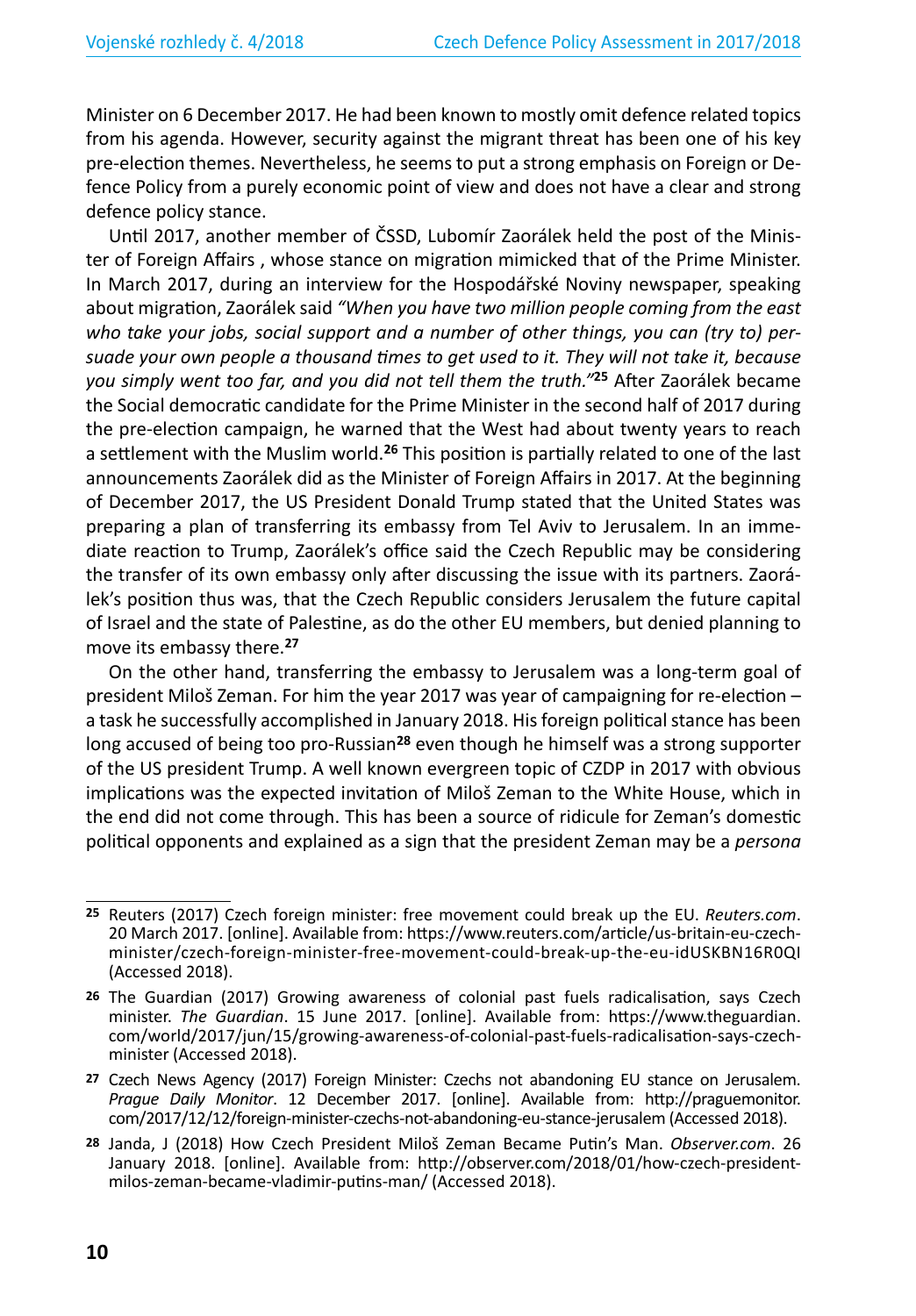*non-grata* in the US. However, president Zeman held talks with the Russian president Putin in Sochi in November 2017. During his visit there, articles praising the Soviet occupation of Czechoslovakia in 1968 appeared on the website of the Russian Army TV network Zvezda only to be immediately denounced and criticised by a large part of the domestic political elite including Zeman himself**<sup>29</sup>**. Despite this criticism, Zeman managed to win presidential election in January 2018 thus securing himself second term in the office.

Since 2014, Martin Stropnický held the post of the Minister of Defence. He remained in that post since the very end of Sobotka's government making him the longest serving defence minister in the history of Czech Republic. In the new government of Andrej Babiš in December 2017 Stropnický was designated to become the Minister for Foreign Affairs, as well as the Deputy Prime Minister, assuming both posts on 13 December 2017. In May 2018 his post was offered to ČSSD as part of the coalition deal and Stropnický will likely receive ambassador post in Israel. Stropnický has been known as a harsh critic of Russian interference in domestic politics and of Russian politics on the eastern NATO flank. He is also a strong supporter of the transatlantic bond that he sees as a cornerstone of Czech security guarantees. During his mandate as MoD he had overseen sharp rise of the defence budget from CZK 42 billion in 2014 to 52.5 billion in 2017. However, his critics point to the fact that despite such rapidly growing budget, he was unable to finish the promised procurement cycle of any major military hardware such as new multipurpose helicopters, Mobile Air Defence Radars (MADR) or procuring new guns of NATO caliber**<sup>30</sup>**. As a Minister of Foreign Affairs, he supported UK, US and French strike on Syria in April 2018 in response to alleged use of chemical weapons by Syrian Arab Army.

His position at the MoD was taken over in 2018 by Karla Šlechtová, who – despite being nominated by ruling ANO party, is seen as figurehead of president Miloš Zeman and is allegedly disliked by prime minister Babiš. She has been known as a harsh critic of the ineffectiveness of the Armed Forces leadership and also as a critique of her predecessor's inability to finish any major military procurement program. However in June 2018 when the coalition government of ANO and ČSSD was formed, she was not nominated to the post of minister of defence again due to generally negative media image, she managed to create during her tenure. Her post was thus filled with former minister of interior Lubomír Metnar (ANO).

**<sup>29</sup>** Czech News Agency (2017) ForMin: Czech delegation should speak of 1968 invasion in Russia. *Prague Daily Monitor*. 22 November 2017. [online]. Available from: http://www.praguemonitor. com/2017/11/22/formin-czech-delegation-should-speak-1968-invasion-russia (Accessed 2018).

**<sup>30</sup>** Stratilík, O. (2017): Hamáček: Stropnický selhal, není schopný dotáhnout velké nákupy. [Hamáček: Stropnický failed, he is unable to finish major acquisitions]. *Euro.cz*. 10 February 2017 [online]. Available from: https://www.euro.cz/politika/hamacek-stropnicky-selhal-aneni-schopny-dotahnout-velke-nakupy-1329847 (Accessed 2018).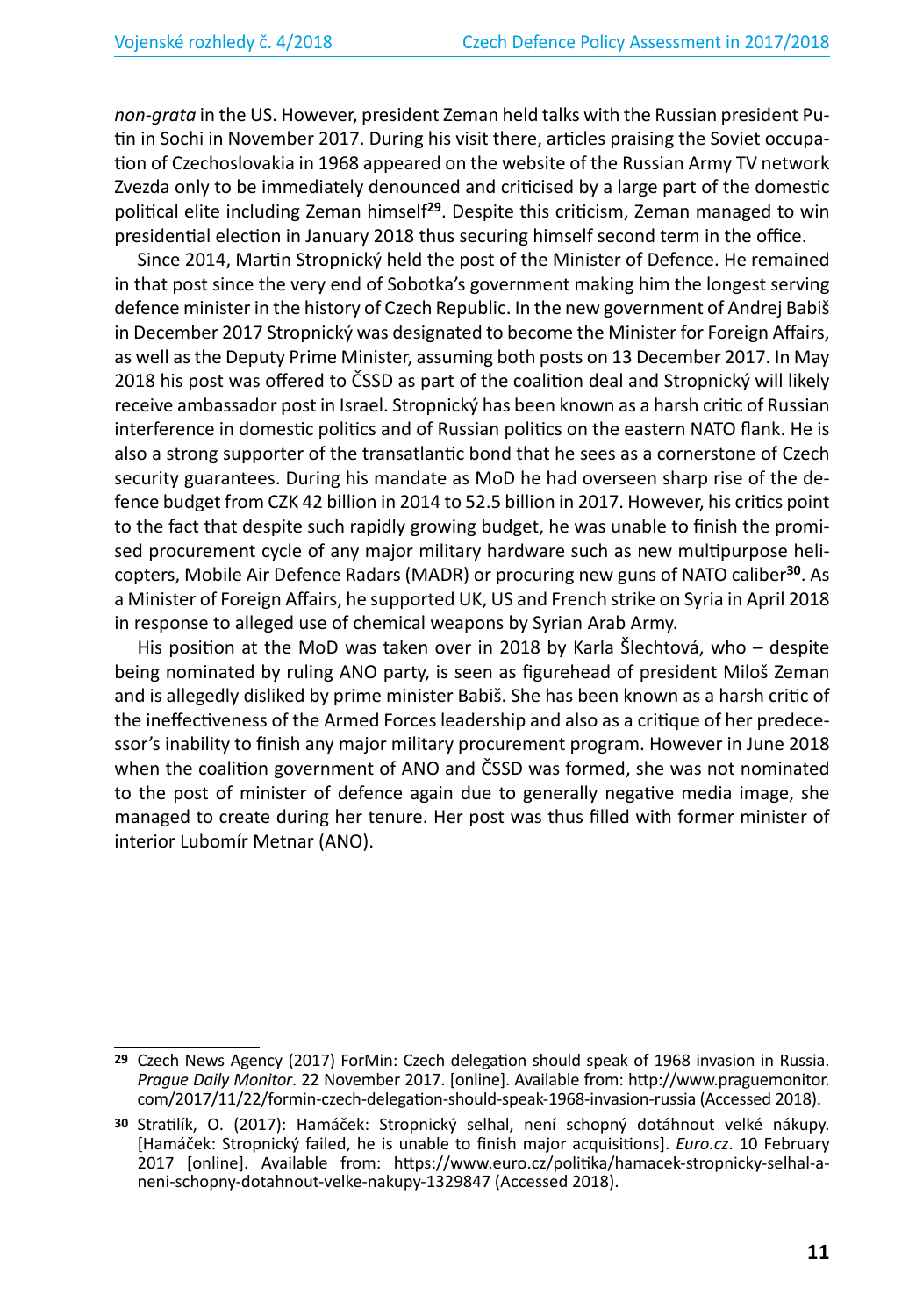#### **2.2 Military domain**

On the military level, the personal situation remained mostly stable. On 1 August, Major General Aleš Opata returned to the Czech Republic from the position of the National Military Representative of the Czech Republic to the NATO SHAPE, Mons and became the Deputy Chief of the General Staff - Chief of Staff. At that time, he had been already considered as a future Chief of the General Staff and thus a replacement of the Chief of the General Staff of Armed Forces of the Czech Republic General Josef Bečvář. This was confirmed in April 2018 and his appointment was made valid as of May 1, 2018.

The highest number of Czech soldiers abroad in 2017 operated in the NATO Resolute Support Mission in Afghanistan. In 2017, the Czech army had a mandate to send 270 soldiers there with another twenty soldiers solely for the protection of the Czech embassy in Kabul. Apart from patrolling, the Czech contingent in Resolute Support was also tasked with protection of the allied forces and training of their Afghan counterparts.**<sup>31</sup>** As of May 2018 there were 245 soldiers in Afghanistan with further possible 140 reinforcements coming in the second half of the 2018.

The CZAF also continued its missions in Mali in 2017 by sending its second most numerous contingent in history. Altogether sixty soldiers served there. The bulk of this force was a part of the EU training mission EUTM Mali. While ten soldiers served in the staff positions of the United Nations led mission MINUSMA. Finally, as of second half of 2018 the number of soldiers should rise to 120 in EUTM mission and further 30 in MINUSMA mission.

 Most of the other operations abroad were considerably smaller with only one – MFO on Sinai – consisting of twenty-five men with a CASA transport aircraft. Apart from these the Czech Republic deployed smaller contingents in numerous operations led by the EU, but also the UN and OSCE, such as EU NAVFOR MED Sophia with five soldiers or the UN mission UNDOF on Golan heights with three soldiers etc.

In 2018 the Czech Republic participated in the NATO Enhanced Forward Presence in Lithuania and Latvia. The bulk of the forces (up to 230 troops – while originally 250 were supposed to be deployed) in the form of mechanised company served under German command in Lithuania and up to 60 (originally only 40 men mortar platoon was envisaged) were deployed in Latvia under the Canadian command.**<sup>32</sup>**

As a part of the package deal of selling the L-159 light combat aircrafts to Iraq, the Czech Republic already sent an advisory Team in the Inherent Resolve operation in Iraq to help train the local air force in 2016. This represents probably the greatest Czech contribution to fighting the so called Islamic State. In 2017 this deployment continued

**<sup>31</sup>** Czech News Agency (2016) Gov't approves military's foreign priorities for 2017-2018. *Prague Daily Monitor*. 19 April 2016. Available from: http://www. praguemonitor.com/2016/04/19/govt-approvesmilitarys-foreign-priorities-2017-2018

**<sup>32</sup>** Ministry of Foreign Affairs of the Czech Republic (2017) *Bulletin of Czech Foreign Policy Data VII-IX*, p. 31. [online]. Available frAffilation hom: https://www.mzv.cz/jnp/cz/o\_ministerstvu/ organizacni\_struktura/utvary\_mzv/oazi\_/mesicnik\_zahranicni\_politika\_ceske.html (Accessed 3 April 2018).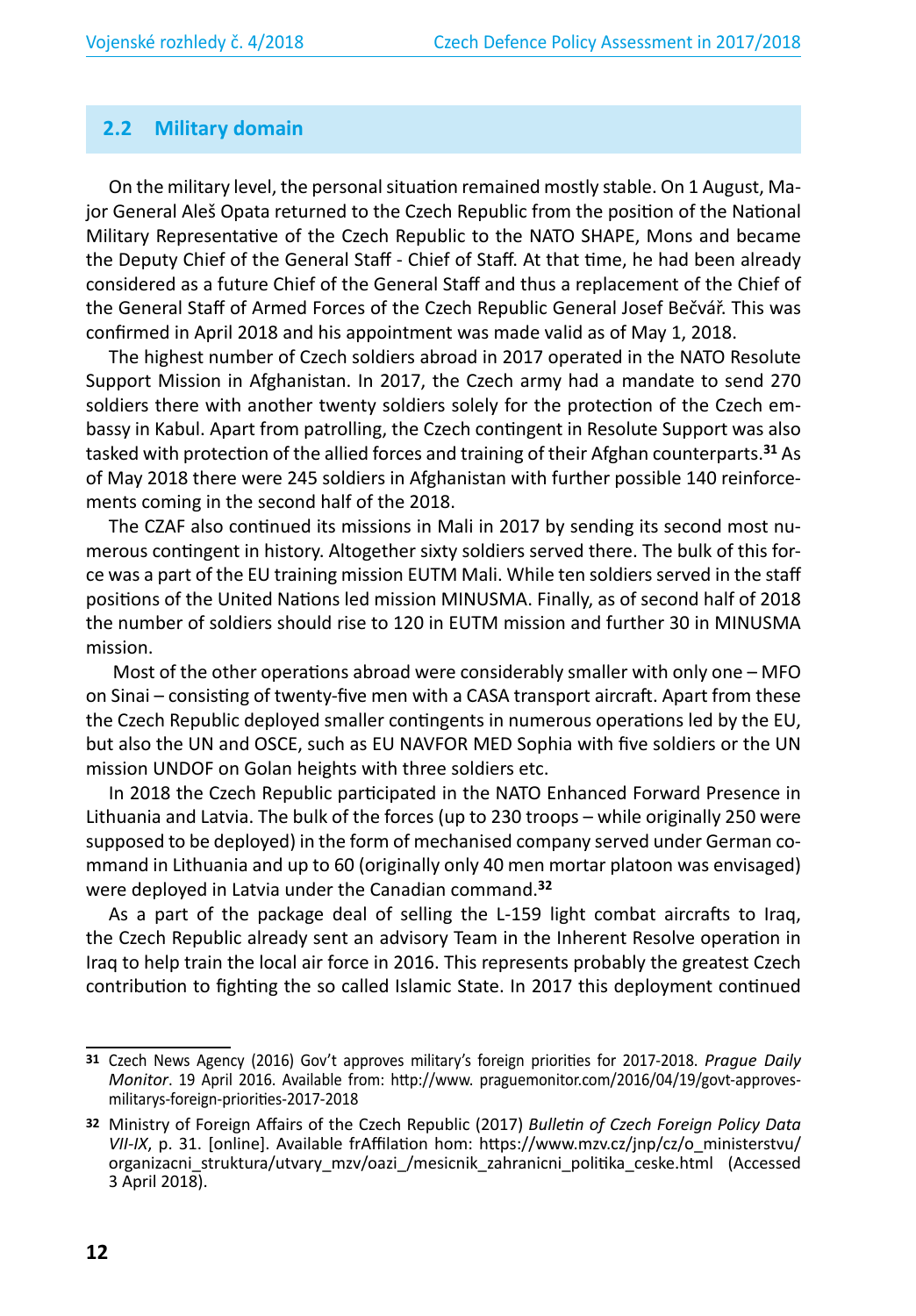with up to thirty-five soldiers (pilots, instructors and ground technicians). Additional capabilities included the Field Surgical Team which returned back home on 17 June 2017 and five to ten strong military police training team sent to Iraq on 4 November 2017. A decision to deploy the CBRN Military Training Team in 2018 was also taken.**<sup>33</sup>** Since this package of missions is fundamentally bilateral in nature, it represents one of the rare examples of proactive actions of the CZDP.

In April 2018 the number of soldiers in foreign missions was increased by further 270, while existing plans were specifying that for 2018 only 806 soldiers should be deployed**<sup>34</sup>**. This increase should cost around 2,5 billion CZK annually.

A notable project regarding interoperability with allies which was envisaged in 2017 is the planned affiliation of the Czech  $4<sup>th</sup>$  Rapid Deployment Brigade with the German 10<sup>th</sup> Armoured Division (agreed upon on 15 February 2017 under NATO's Framework Nations Concept). The affiliation of the  $4<sup>th</sup>$  Rapid Deployment Brigade embraces already planned exercises and trainings as entry points for further practical co-operation. The affiliation will be mainly focused at common activities of staff elements and affiliated units, education and harmonisation of military requirements, common training procurement and logistical support.**<sup>35</sup>** In practical terms, this affiliation was, however, strongly critically politicised by Czech opposition parties in the first half of 2017 and this critique also appeared in influential magazines such as Foreign Policy.**<sup>36</sup>** It was mostly based on misunderstanding of the implications of affiliation. This step has been wrongly seen as putting the CZAF under the German command and integrating both armies. In reality, it has very practical military implications while it will be focused on systematic common training with German soldiers at a divisional level which the CZAF (due to the fact that the highest-level units are only brigades) cannot train on its own. Additionally, it will bring benefits of utmost importance for command and staff development, rather than for soldiers in basic assignments.

Activities relating to cyber defence and informational warfare have also been conceived in late 2017 and 2018. The best example is the proposed establishment of Cyber and Informational Warfare Command in the near future. This command will supplement already existing commands of Air and Land forces.**<sup>37</sup>**

**<sup>33</sup>** Ministry of Defence (2017) *Current Deployments – Iraq*. [online]. Available from: http://www.army. cz/en/foreign-operations/current/iraq/cbrn-training-team-140586/ (Accessed 8 April 2018).

**<sup>34</sup>** Czech News Agency (2018 Vláda schválila rozšíření zahraničních misí české armády. *Prague Daily Monitor*. 11 April 2018. Available from:http://www.ceskenoviny.cz/zpravy/vlada-schvalila-rozsirenizahranicnich-misi-ceske-armady/1607908

**<sup>35</sup>** Ministry of Defence (2017) *Letter of Intent between The Ministry of Defence of the Czech Republic and the Federal ministry of Defence of the Federal Republic of Germany*. [online]. Available from: http://www.army.cz/assets/informacniservis/zpravodajstvi/smlouva-cr-srn\_1.pdf (Accessed 23 February 2018).

**<sup>36</sup>** Braw. E. (2017) Germany is quietly building a European army under its command. *Foreign Policy*. [online]. Available at: http://foreignpolicy.com/2017/05/22/germany-is-quietly-building-a-europeanarmy-under-its-command/ (Accessed 24 February 2018).

**<sup>37</sup>** SPIŠÁK, Ján. Nové operační koncepce ozbrojených sil USA a perspektivy jejich uplatnění. *Obrana a strategie*. (Defence and Strategy.), 2017, sv. 17, č. 1, s. 20. ISSN 1214-6463 (print).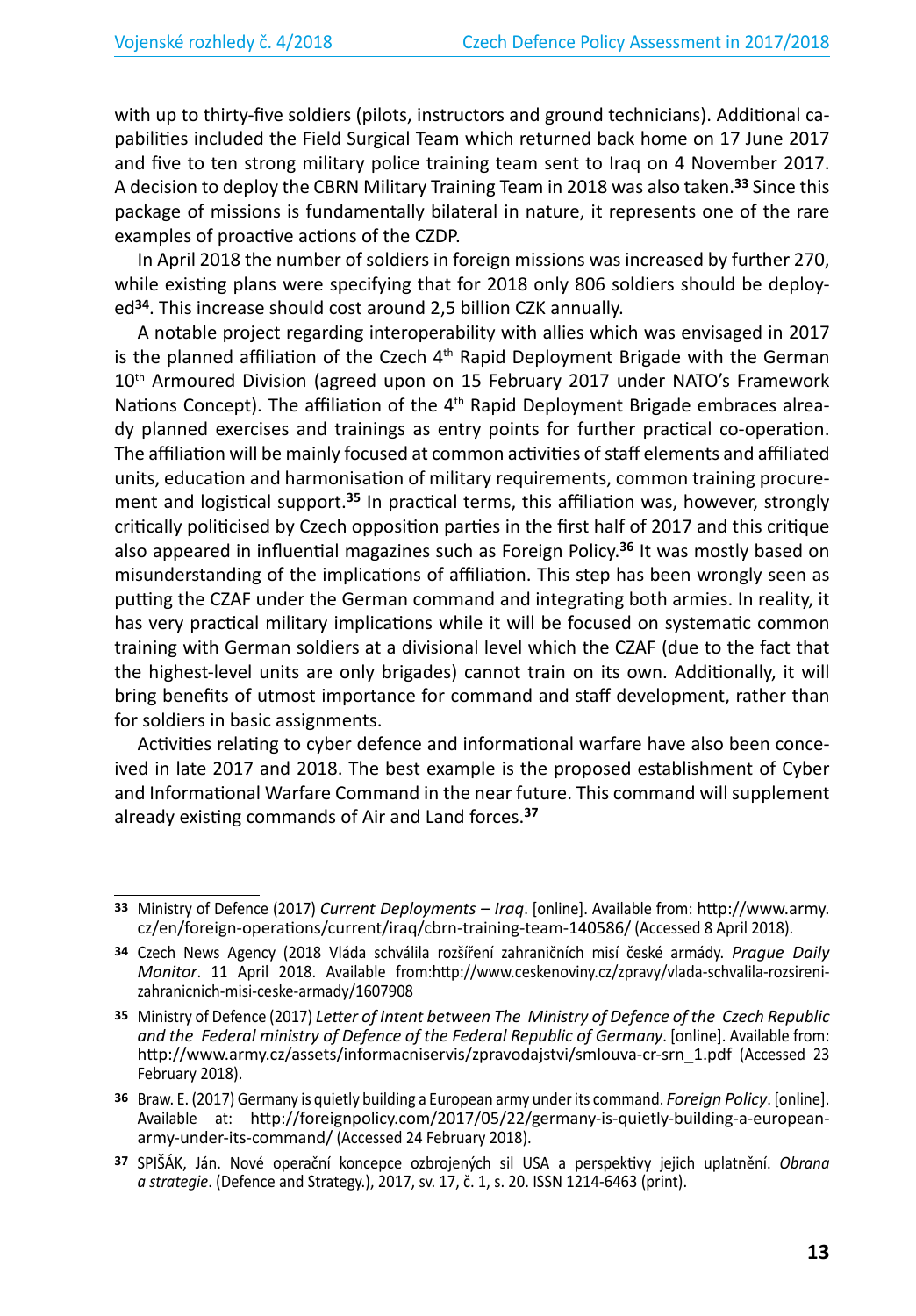## **2.3 Administrative domain**

As for the Ministry of Defence, main publicly available outcomes of its adaptation to KCD in 2017 and 2018 may be found in the Defence Strategy of the Czech Republic 2017 approved by the government in March 2017. Partially relevant to this issue is also the so called Armaments and Defence Industry Development Support Strategy of the Czech Republic 2025 approved by government at the very end of 2016 (19 December 2016). In the first half of 2018, works also commenced on renewal of The *Long Term Perspective* for Defence. The original text is from 2015 and thus require significant changes. So far, at the date of writing this article, only preparatory works have been carried out focusing mainly on identification of trends and best practices from comparable foreign documents**<sup>38</sup>**.

Defence Strategy 2017 specifically addresses, that while the likelihood of a direct military attack against the territory of the Czech Republic is still very low, it cannot be ruled out that the security and/or territorial integrity of some NATO allies or fellow EU Member States may be threatened in such a way as to require the engagement of the CZAF in collective operations to ensure the defence of Allies.**<sup>39</sup>** This applies mainly to the threat of Russia. Thus, in practical terms, NATO commitments also influenced the amendment to the Defence Strategy of the Czech Republic 2017. From now on and depending on the nature of the crisis, the Czech Republic will be able to deploy a land brigade task force without rotation for a six-month period even for international crisis management operations. If such a task force is not deployed the Defence Strategy 2017 allows for simultaneous deployment of a sustainable battalion and a company size land task force, or an air force component, with rotation. That represents a significant increase in the level of political-military ambitions. So far, the previous Defence Strategy 2012 stipulated that a brigade size task force may be deployed only in case of NATO's collective defence operations. For international crisis management operations, the Czech Republic was able to assign the forces and assets only up to the size of a battalion task force rotated after a six-month period.

**<sup>38</sup>** Following countries and strategic documents were assessed. **Belgium** (The *strategic vision* for *Defence* 2016-2030); **Denmark** (Agreement for Danish Defence 2018 - 2023); **France** (White Paper on Defence and National Security); **Canada** ( (Canada's Defence Policy); Netherlands (Netherlands Defence Doctrine); **Germany** (2016 White Paper: Strategic Review and Way Ahead on Security Policy and the Future of the Bundeswehr); **Austria** (Militärstrategisches Konzept 2017); **Poland** (The Defence Concept of the Republic of Poland); **Slovakia** (White Paper on Defence of the Slovak Republic - 2016); **United Kingdon** (National Security Strategy, Strategic Defence and Security Review 2015); **USA** (National Defence Strategy 2018). Two other states - **Portugal** (Defesa 2020) and **Hungary** (Zrynii 2026) - were originally also included in the list but later removed for various reasons.

**<sup>39</sup>** Procházka, J. And Chalupová, I. (2017) *THE CZECH REPUBLIC DEFENCE STRATEGIES: A COMPARATIVE ANALYSIS AND QUALITATIVE ASSESSMENT.* In: International Scientific Conference "Strategies XXI"; THE COMPLEX AND DYNAMIC NATURE OF THE SECURITY ENVIRONMENT. Bucharest, Romania: Centre for Defence and Security Strategic Studies; Carol I" National Defence University, p. 242-252.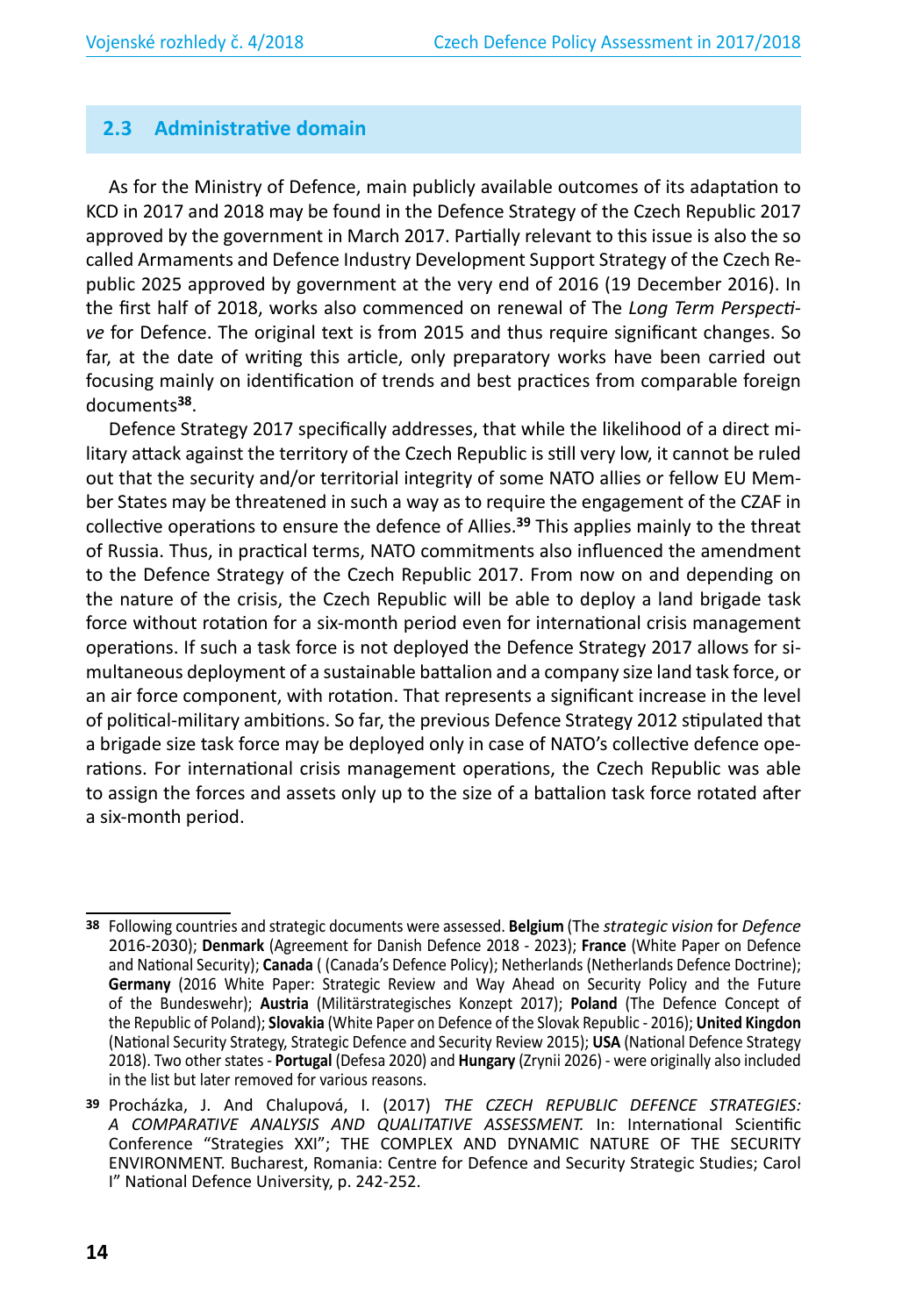Besides that, the Defence strategy 2017 includes several other important measures, such as the establishment of new units and the rise in the number of soldiers by unprecedented five thousand new troops. So far, the original plans endorsed in the CZAF Development Concept 2025 expected reaching only 24,162 soldiers. This promising increase may, however, be source of problems in the future, since the average age of new recruits is already reaching 27 years and with adding another five thousand this trend may be even intensified. Even more pressing is the average age of the soldiers in 2017, which reached 38 years. If this number is compared with the average age of soldiers in 2007 then it may be concluded that it has risen by 5.6 years. In average, the CZAF are getting older by margin of 0.4 years per annum.**<sup>40</sup>** It may be argued that while increasing absolute numbers of soldiers is a positive step envisaged by the Defence Strategy 2017, the prospects of reaching this goal are bleak and implications for the age structure of the CZAF increasingly negative. An even worse trend may be seen in civilian personnel, where the average age reaches almost 51 years – with considerable and obvious effects on the MoD functions.

In conclusion, Defence Strategy 2017 is mostly threat based and thus generally a reactive strategy. It provides the Czech Republic with a basic strategic vision in combination with a set of strategic level objectives (back to the roots - balanced forces and article 3 of the Washington Treaty, resilience of all society, security of supply). There is also clear ambition to mitigate the history of insufficient defence financing in the past.

#### **2.4 Economic domain**

The position of the Czech Republic since 2017 concerning NATO was heavily influenced by the changing US policy owing to the new administration of president Donald Trump. During his presidential campaign Donald Trump accused NATO members of spending insufficient funds on defence. He repeated his criticism later, including on NATO's Special Meeting (also called mini-Summit) in Brussels in May 2017. Trumps' criticism from the beginning of his tenure, that "certain member countries owed 'massive amounts of money' to American taxpayers" and that NATO members must finally contribute their fair share was however partially mitigated by his reassurance to Allies of the continued US commitment to the Alliance. In the end the shock from such a strongly voiced US president announcement worked and at the mini-Summit in Brussels in May 2017, NATO's Heads of State and Government took decisions to improve burden sharing in the Alliance. That was also true for the Czech Republic, which announced to pledge efforts to reach the NATO's 2% of the GDP target for military spending along with presenting concrete plans of how to reach this goal to American allies. So far there has been only the commitment of the Czech government from 2014 to increase defence spending pro-

**<sup>40</sup>** Bednář. Z. (2017) Information support of human resources management of Czech Ministry of Defence. 2017. In print. Submitted to "Vojenské rozhledy" magazine in January 2018.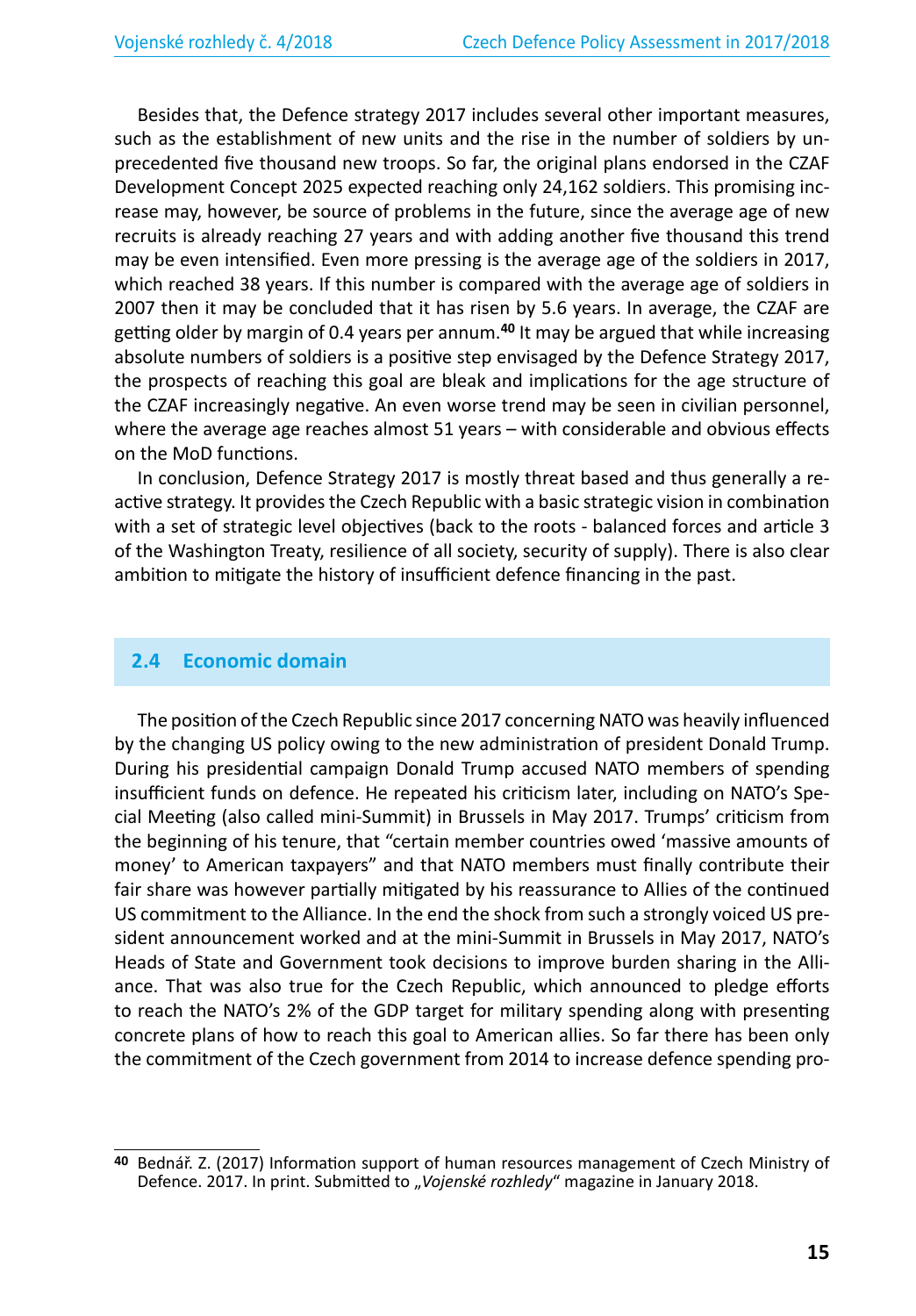gressively to reach 1.4% GDP in 2020.**<sup>41</sup>** Furthermore, after the visit of the Czech Minister of Defence Stropnický to the US and meeting with the US Secretary of Defence Mattis in early May 2017, the Czech Republic announced that reaching 2% of the GDP is likely in 2024**<sup>42</sup>**. This step is widely seen as a co-operative reacting behaviour to the substantial pressure from the US president. However, similar promises have been made repeatedly in the past.

The then Deputy Minister of Defence Daniel Koštoval offered an alternative explanation for pledging to reach 2% of the GDP in June 2017 by voicing fear of the US political elite, and stated that it was getting increasingly difficult to persuade US population to approve increased defence spending in the USA while European allies are not doing enough in that area. This version of explanation sees US pressure for 2% as motivated not by threat of Russia or any other challenge for that matter but rather by purely US domestic concerns.

Nevertheless, in 2017 the Czech defence budget reached only 1,04% of the GDP which amounted to CZK 52.5 billion. Internally 16% of the budget was allocated to procurement, 55% to personnel costs and 29% on operations and maintenance.

One of the scarcely mentioned problems, associated with the '2% of GDP on defence' concept is the inability to utilise such a high level of spending effectively in recent conditions of the Defence Sector in the Czech Republic. According to an internal MoD calculation, to spend 2% effectively would mean to reach altogether forty thousand people (soldiers and civilians) within the defence sector. This number is far exceeding even the five thousand troops increase promised in the Defence Strategy 2017. In addition, at the same time the personal costs are expected to be under constant pressure due to the increased recruitment, rising salaries and competition over personnel on the market.

The second area necessarily be affected by the '2% of GDP' rule is the share of investments on the defence budget. According to NATO guidance funds spent on procurement are supposed to reach 20% of the entire defence budget. However, during a MoD officials (headed by Deputy Minister of Defence Daniel Koštoval) meeting with the US administrative in Washington in April 2017, a chart was presented promising the ambition to invest 30% of the Czech MoD's annual defence budget in the procurement of new equipment starting in 2020 while keeping this level for another five years. If the life cycle cost of newly procured equipment is taken into consideration, with 30% investments the operating costs will increase dramatically, thus putting heavy strain on the future defence budget of Czech Republic.

**<sup>41</sup>** Ministry of Defence (2014) *Czech Coalition Agreement*. [online]. Available from: http://www.army. cz/en/ministry-of-defence/newsroom/news/czech-governmental-coalition-sign-agreement-onthe-progressive-increase-of-the-defence-budget-101455. (Accessed 15 March 2018).

**<sup>42</sup>** Lidovky (2017) Ministr Stropnický: Vrtulníky české armádě dodají USA nebo Itálie [Minister Stropnický: Helicopters will be purchased either from the USA or Italy]. *Lidovky.cz*. 2. May 2017. [online] Available from: http://www.lidovky.cz/ministr-stropnicky-vrtulniky-ceske-armade-dodajiusa-nebo-italie-p9d-/zpravy-svet.aspx?c=A170502\_224422\_ln\_zahranici\_ELE (Accessed 2018).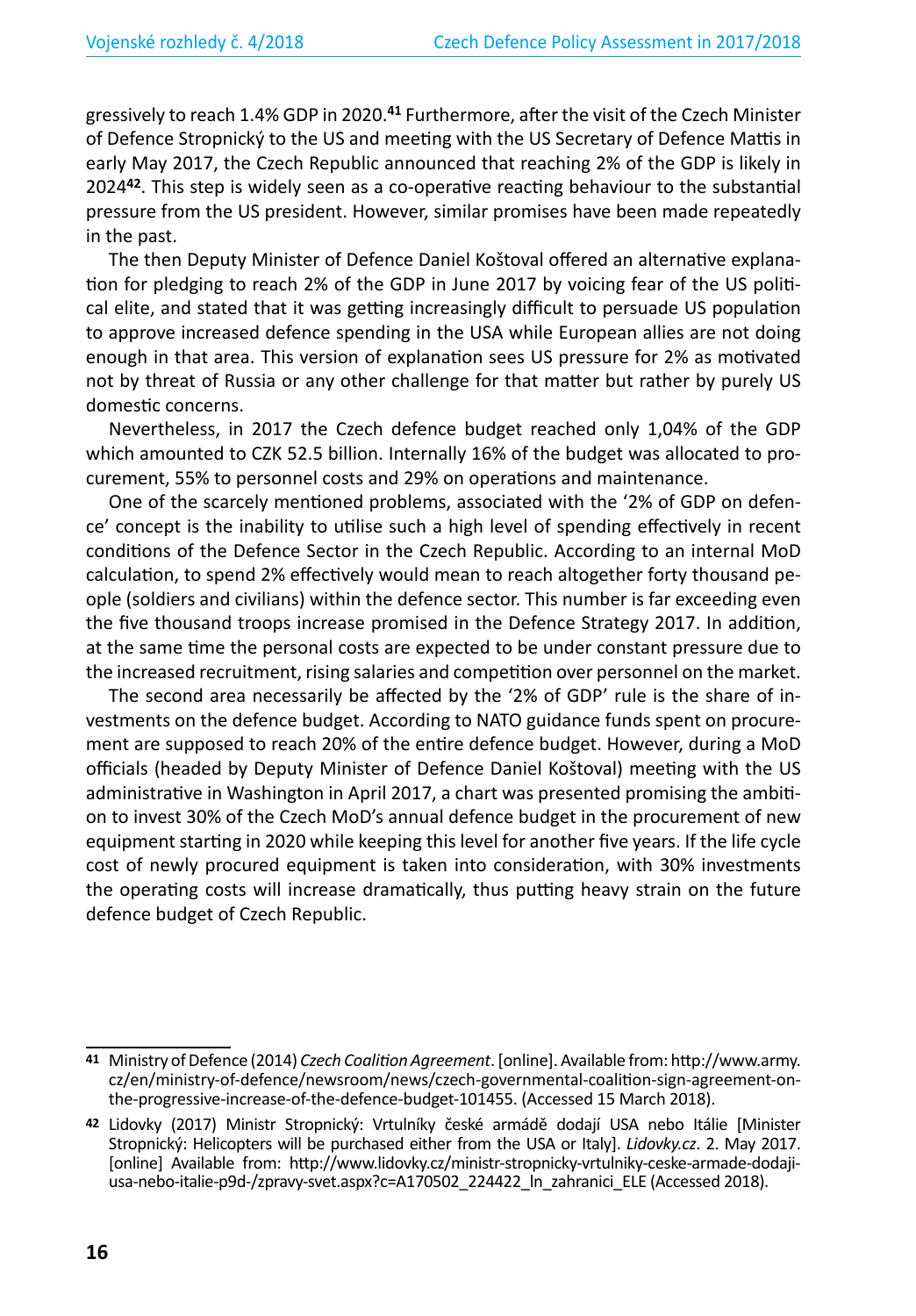#### **2.5 Societal domain**

Media and public space regarding defence policy in 2017 and 2018 has mostly just mimicked topics related to the threats and tendencies of the security environment. However, besides that a few other recurring themes became visible in the public space as well.

Public survey in the past have repeatedly proven an alarmingly low knowledge of ordinary citizens about the defence sector. Moreover, the MoD has not completed its work on the Strategic Communication concept, yet. The ability of MoD to shape public attitude to defence is still marginal and rests on ad-hoc activities such as preparation for the military parade commemorating the 100-year anniversary of Czechoslovak independence to be held in October 2018. This rather reactive approach cannot substitute for the long term strategy.

Among other defence related issues which were politicised and featured in media in 2017 was the ongoing discussion about the possibility to re-introduce conscription supported by the fact, that 42% of Czech citizens believe that abolishing conscription in the past was wrong. This topic was even partially reflected in the programmes of certain political parties for the October 2017 parliamentary elections (KDU-ČSD, Mayors and Independents and a few other non-parliamentary parties). However, weak election results of these parties may also reflect disinterest of the population to participate on defence. Thus, even though 86% of the respondents in public surveys claimed that they are interested in defence and 81% had high trust in the CZAFs, merely 9% of citizens indicated willingness to participate in defence of the state as a part of the armed forces in case of need.**<sup>43</sup>**

However, since the armed forces were expanding rapidly in 2017, the need to bolster recruitment pushed the MoD to intensify its media campaign. One of the sings of this was a TV series produced in co-operation of the MoD and the Czech Television public broadcaster, vividly documenting lives of fresh conscripts into the Active Reserves (a reserve unit of the Armed Forces) called *Provedu! Přijímač.* The series aired in April-May 2017 receiving a favourable reception**<sup>44</sup>**. However, in 2018 the CZAF began to quickly disappear from public discourse owing probably to decreasing threat perception as well as unstable situation concerning the Government led by Andrej Babiš, that received no- -confidence vote in January 2018. In ensuing coalition negotiations between ANO and ČSSD Ministry of Defence was repeatedly offered to ČSSD by Prime Minister Babiš.

The ministr of defence Karla Šlechtová has sought to operationalize an educational program in the area of defence into school system. This effort did not find sufficient level of support across government. Moreover, it is rather narrow approach to holistic

**<sup>43</sup>** Dyčka. L. (2017) *Czech Defence Policy Adaptation to Dynamics of the Security Environment*. Dissertation thesis. Masaryk University. [online]. Available from: https://is.muni.cz/th/181852/ fss\_d/ (Accessed 24 March 2018).

**<sup>44</sup>** CSFD (2017) "Provedu! Přijímač" – hodnocení [Bootcamp: Yes, Sir! – Evaluation]. *Česko-Slovenská filmová databáze [Czech and Slovak Movie Database]*. [online]. Available from: https://www.csfd.cz/film/476710-provedu-prijimac/prehled/ (Accessed 24 March 2018).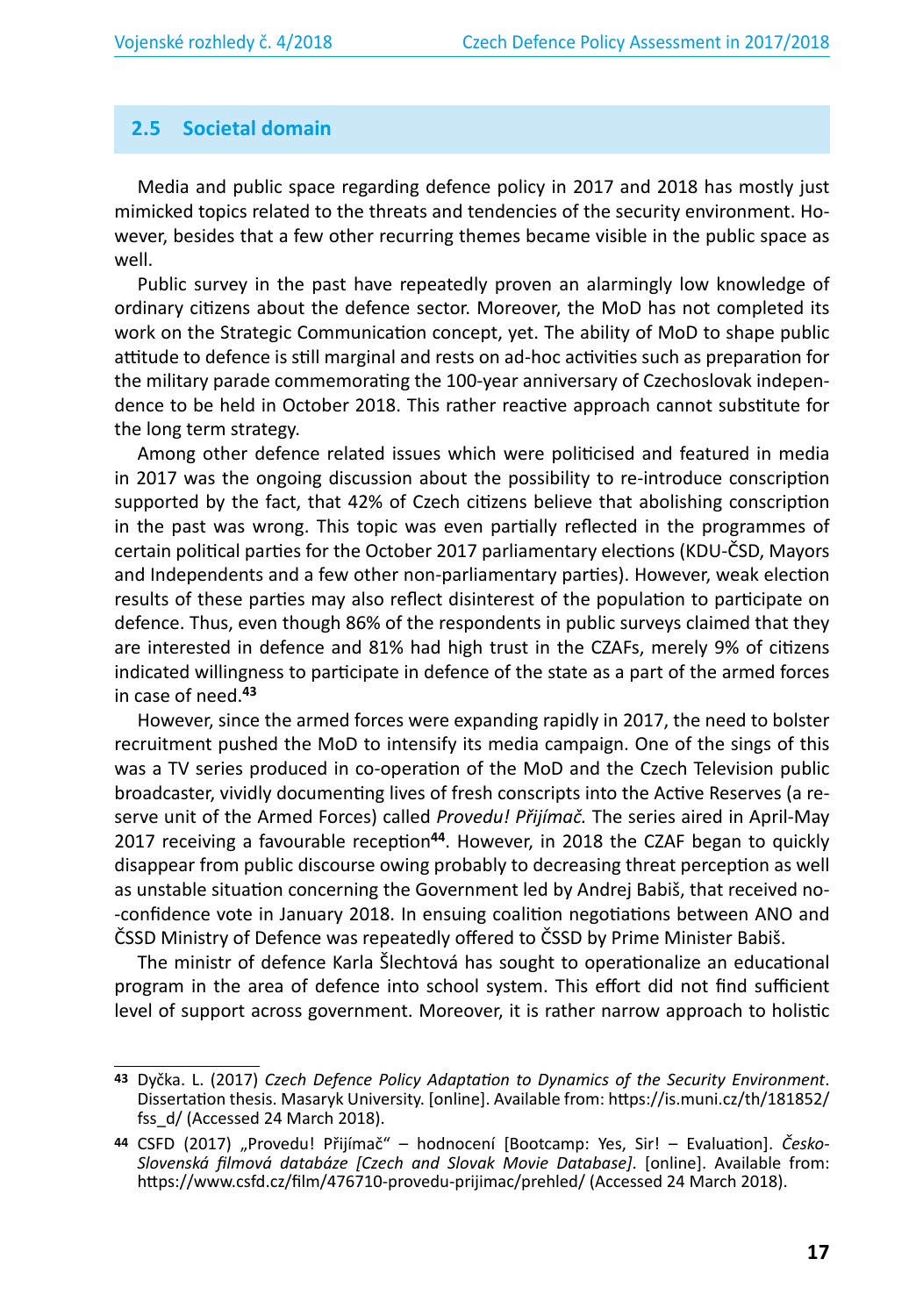enhancement of young population comprehension of the security issues. Furthermore, the plans to establishd second military high school in the town of Sokolov were pushed through at the beginning of 2018. The idea behind it was to enhance recruitment potential in Bohemia region of the Czech Republic, since the only military high school is situated in Moravia (Moravská Třebová). However, this plan failed spectacularly, because of significant disinterest of applicants (only two of them passed the admission process**<sup>45</sup>**). Original plans counted for 32 students in the first year.**<sup>46</sup>**

### **CONCLUSION**

The Czech Defence Policy in 2017/2018 was mostly reactive to external threats and challenges. Reactive was in terms of resistance against the Russian threat to NATO allies and with regard to the Czech Republic's willingness to accept the push from the US allies to increase defence expenditures. The Czech Republic made a clearly voiced promise to reach 2% of the GDP on defence spending despite the fact, that at this time it is more utopian than real. One of the rare cases of proactive actions was sending numerous specialists, pilots, military policemen etc. to Iraq to train the Iraqi Air Forces in using Czech made L-159 light attack planes. This mission is outcome of bilateral cooperation unlike all other operations abroad that are within the framework of NATO, EU, OSCE or UN and is an example of successful military diplomacy and support of our defence industry.

However, there are possible challenges that may hinder successful development of the CZAF in the future. The first is financing of defence needs. The inability to spend vastly increasing sums may cause the public to question the need to spend money on defence and thus damage our reputation of reliable allies. A low level of investments and slow modernization of the CZAF that still rely heavily on obsolete soviet platforms (BMP-2, Mi-24 helicopters etc.), make the Czech Republic not only ill equipped for today's operational environment, but also dependent on Russia.**<sup>47</sup>** Finally, the rapidly ageing military, as well as civilian personnel of the CZAF and the MoD will likely hinder the effectivity of the defence sector in the future. As for the election results, their influence will be seen only from the mid-2018 period onwards.

**<sup>45</sup>** Plánovaná vojenská škola v Sokolově zatím nebude, přijímačky udělali jen dva žáci. 2018. Available at: https:// www.novinky.cz/veda-skoly/470988-planovana-vojenska-skola-v-sokolove-zatim-nebude-prijimacky-udelalijen-dva-zaci.html.

**<sup>46</sup>** Vojenská střední škola v Sokolově přijme 32 žáků. 2018. Available at. https://www.zapadoceskydenik.cz/ sokolovsko/aktuality/vojenska-stredni-skola-v-sokolove-prijme-32-zaku.html

**<sup>47</sup>** Procházka, J. Dyčka, L. (2017) *Czech Defence Policy – Critical Assessment and Recommendations.* Vojenské rozhledy. 2017, 26 (5), 41-60. ISSN 1210-3292 (print), 2336-2995 (online). Available from: www.vojenskerozhledy.cz (Accessed 24 March 2018).